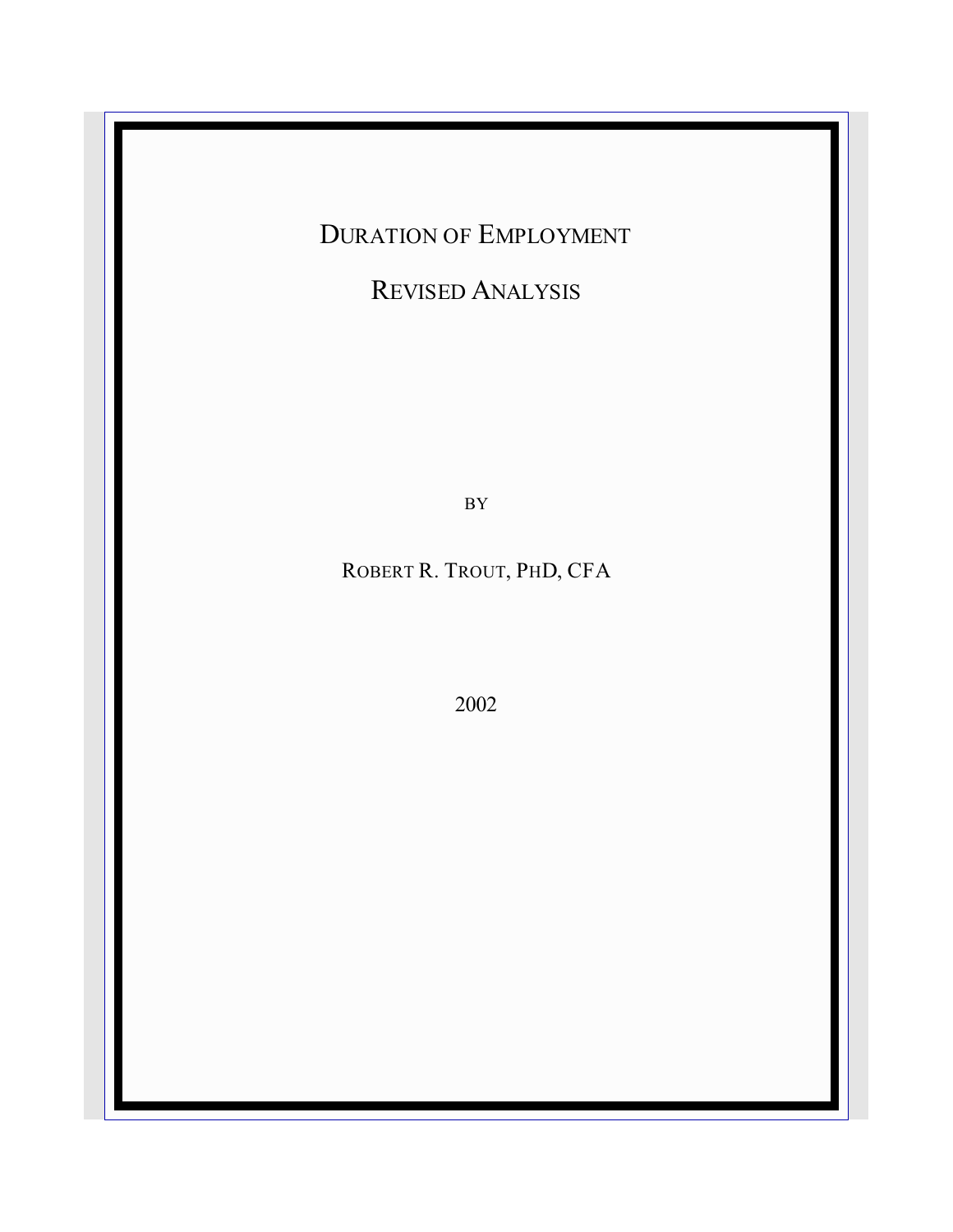#### **DURATION OF EMPLOYMENT: REVISED ANALYSIS**

### **Introduction:**

In a previous article in this journal [Trout 1995], I described a statistical model for predicting the future length of employment for a terminated employee. In the original analysis, I relied upon a sample of census data for the United States collected in1987. The original sample size was about 160,000 individuals, which was pared down to about 62,000 individuals who were actually employed during the sample year. The original analysis found that the average probability of being employed with the same employer one year in the future was 0.89. Variables that were statistically significant and affected this probability included age, income, education, duration of employment, various interaction variables, and the general type of occupation.

The original study was recently replicated using census data from 1991. The average probability of being employed one year in the future fell from 0.89 to 0.86 during the time period between the surveys. To some extent this may reflect changes in the work force in those years, particularly the then current trend of corporate "downsizing," which began in the late 1980's. Most of the same variables were included in the new probability model, including age, income and education. Duration of employment was not included in the updated model because this data was not collected in the same format in the 1991 survey. Race and sex turn out to be statistically significant using the 1991 survey data, although the effect on the probability of employment is quite small.

The theory of conditional probability of employment and the statistical model are sufficiently described in the earlier article and will not be repeated herein. The original research attempted to answer the following question: Given the fact that some portion of the working population changes jobs during a calendar year, what factors affect this event? The revised analysis using more recent data attempts to answer the same question, and to determine whether the structure of the model changed over time.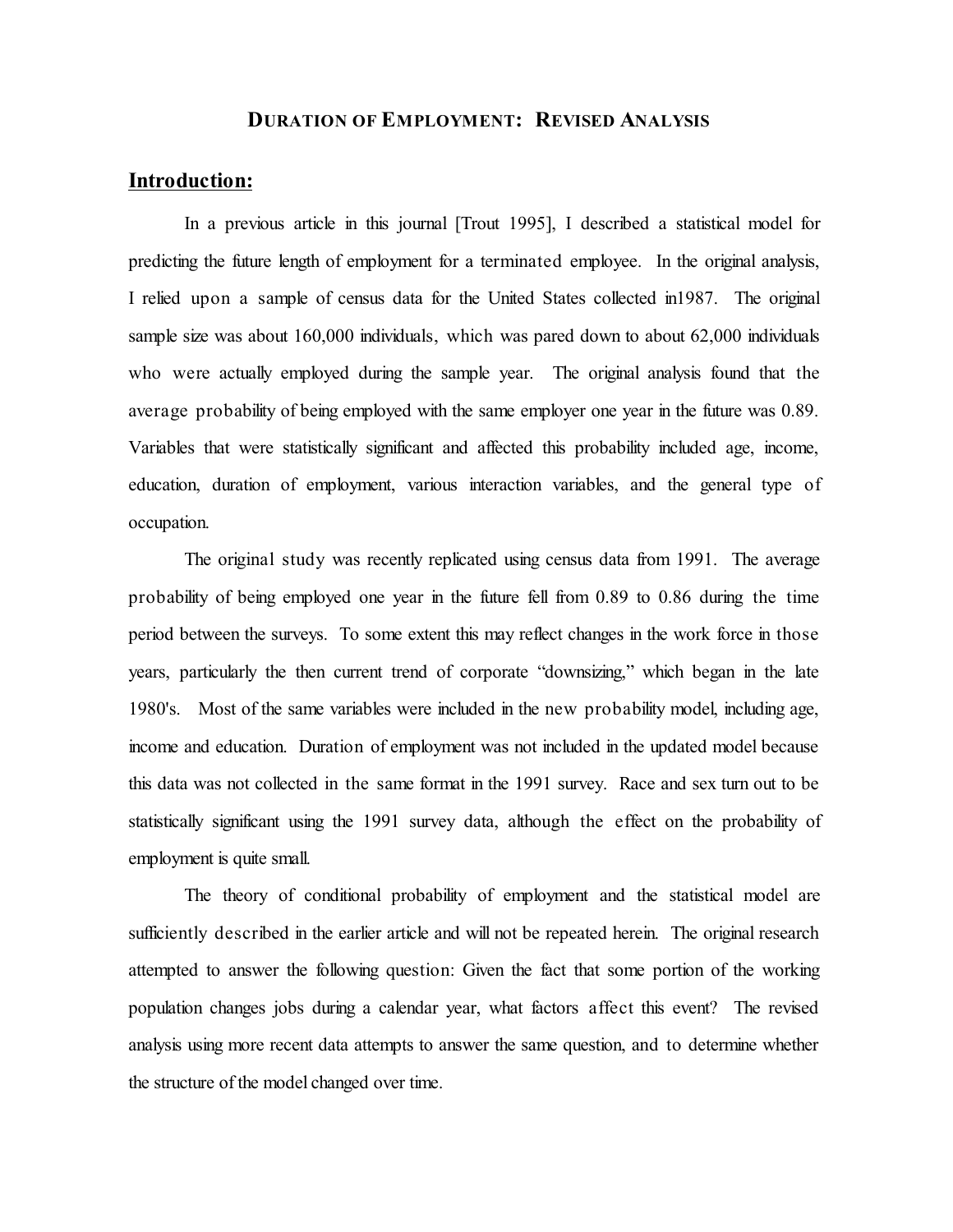# **Job Turnover:**

Evidence from my earlier study supported the fact that people often change jobs, and quite often at that.. The Current Population Survey (CPS) data for 1991 indicate historical annual turnover rates for employees of about eleven percent.<sup>1</sup> This was an increase of about two percent in the probability of job change over the 1988 survey data. The most common reasons given in the CPS survey for a change of employer are still better pay or a change in working conditions.

Since the BLS does not directly publish data on job retention probabilities, obtaining the probabilities requires analyzing the Current Population Survey (CPS) data tapes. The CPS is conducted monthly by the U. S. Department of Commerce, Bureau of the Census. In January 1991 the CPS included in its monthly survey a supplement that contained a series of questions about employment during the prior year, employment changes during the year, and the current status of employment.<sup>2</sup> From the series of responses to these questions I was able to create an individual data set consisting of 51,150 individuals in the labor force the year prior.

### **Estimating Employment Probabilities:**

Trout [1995] presented the case for using logit analysis to determine the probability of an employee remaining with a particular employer in the future. The details of the argument are not repeated herein, but can be found in the original article. As was noted previously, logit analysis is based on the cumulative logistic probability function. Logit analysis assumes that the *natural logarithm of the odds* of the ith applicant being hired (for example) depends linearly

<sup>&</sup>lt;sup>1</sup> U.S. Department of Commerce, Bureau of the Census, *Current Population Survey*. Table 1 herein. Eleven percent of individuals in the labor force a year prior had changed employers by the next year.

<sup>&</sup>lt;sup>2</sup> The CPS has not replicated this particular part of the survey since 1991.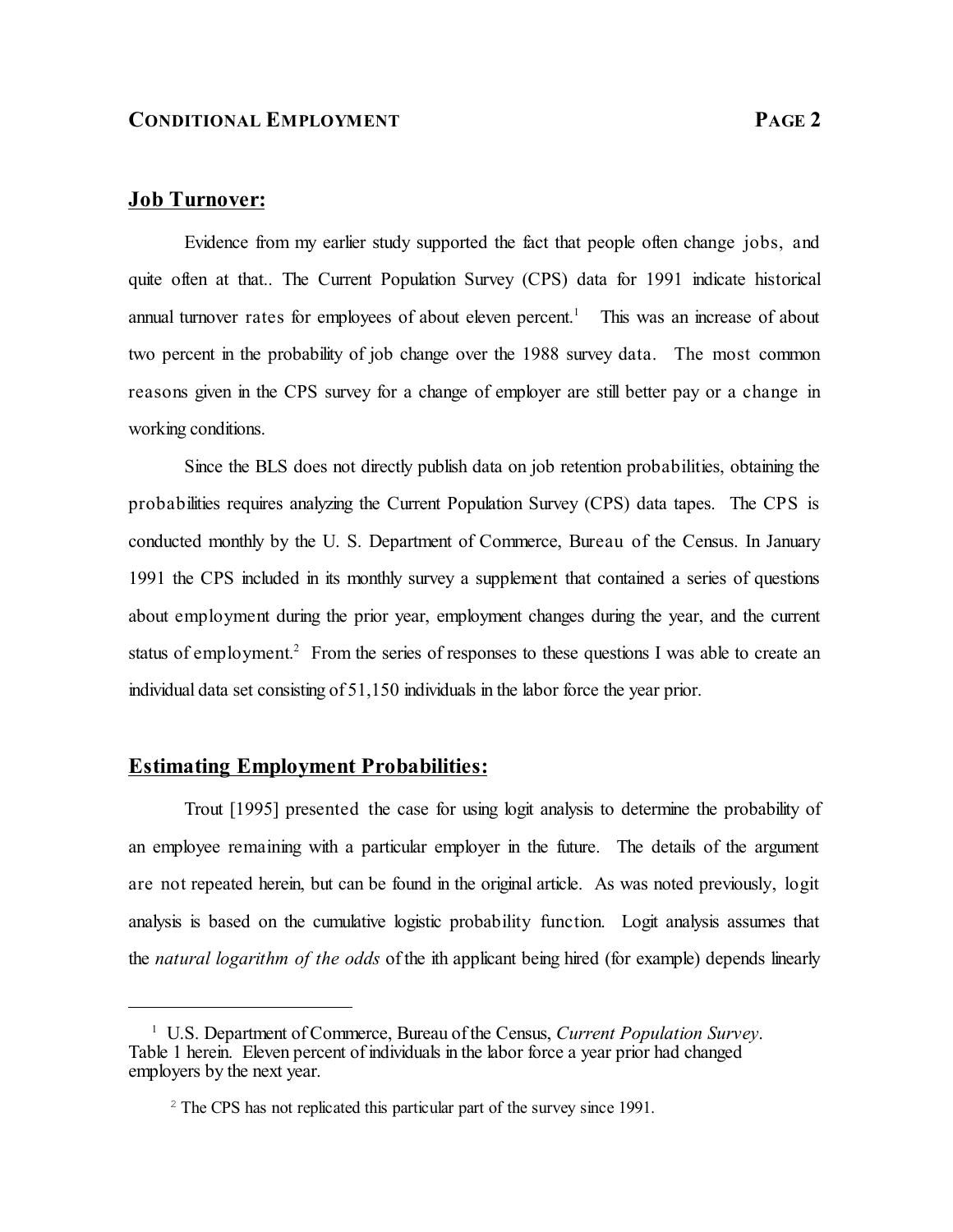

Denote Ln (P/1-P) by L. Logistic regression programs estimate the regression parameters (the  $\alpha$  's in Equation 1), and therefore estimate  $\hat{L}$ . From any estimate  $\hat{L}$ , the estimate of the underlying probability can be derived by.<sup>3</sup>

$$
\widehat{\mathbf{F}}_{\mathbf{H}} \widehat{\mathbf{F}}_{\mathbf{H}} \tag{2}
$$

It is clear in Equation 2 that  $0 < \hat{P}_i < 1$ , and therefore the problems with the LPM are eliminated by using logit analysis. 4

The logistic regression model described above assumes the data for the analysis include a dependent variable that takes on values of zero or one, such as being employed or unemployed. Maximum likelihood estimation (MLE) programs are used in a statistical software package to solve for the logistic regression parameters.<sup>5</sup> The use of MLE assures that the parameter estimates will be consistent, and the appropriate statistical tests can be performed.

<sup>5</sup> I used three different regression programs to estimate regression parameters: NCSS, AQD and E-Views (ver 4.0).

<sup>3</sup> See Maddala [1983, p.25].

<sup>&</sup>lt;sup>4</sup> The use of regression methods, including logit, to estimate probabilities is covered in Pindyck and Rubinfeld [1991]. The interested reader may also wish to consult G. S. Maddala [1983]; and, Hosmer and Lemeshow [1989].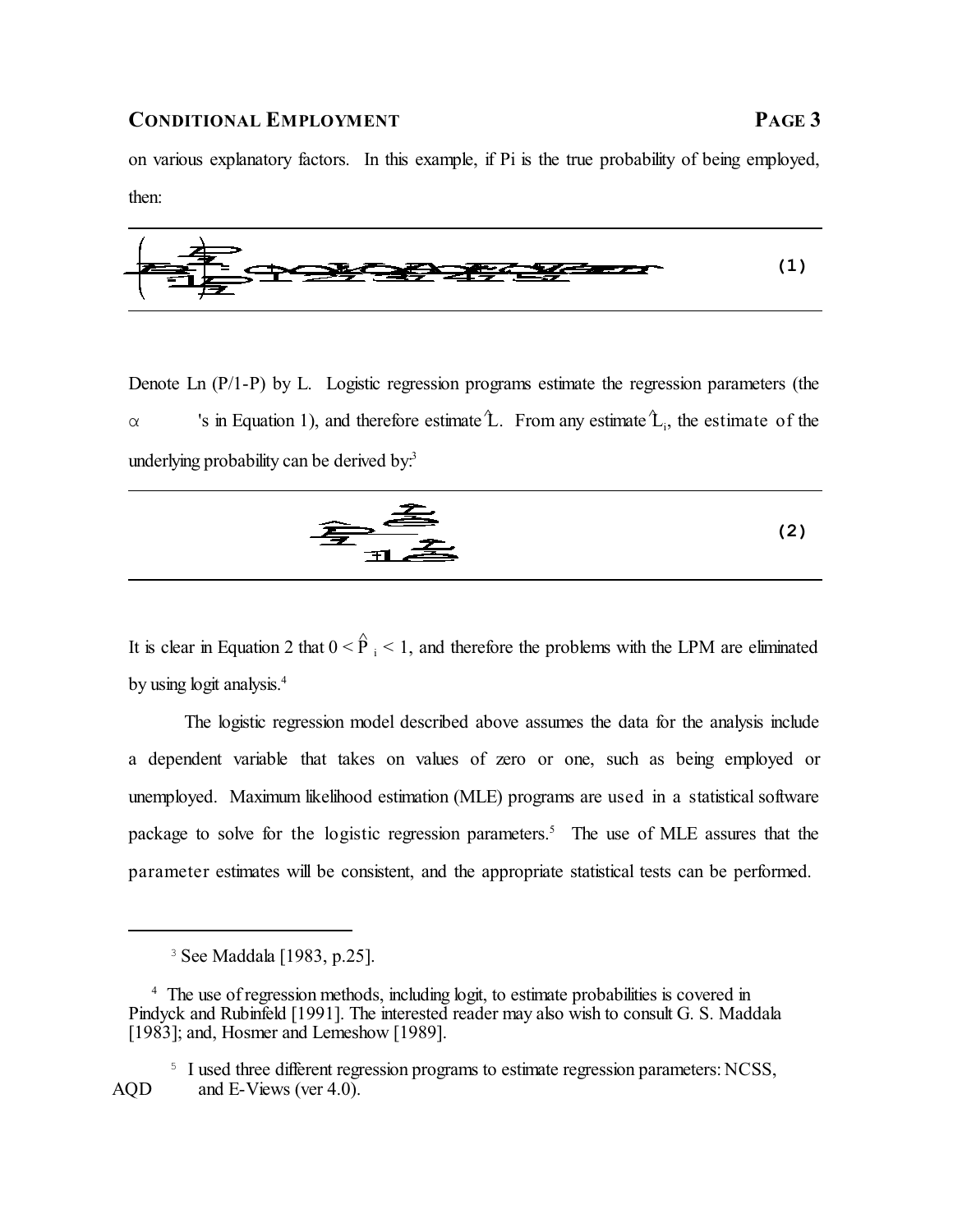A set of possible explanatory variables was derived from prior studies of employment and consumer choice models, and Trout [1995]. The explanatory variables examined with the logit model in this case included the following:

| Age of individual<br>Education of individual<br>Family income (\$000)                      | 14.1 years | <b>Mean 1987</b><br>38.2 years<br>33.3 |      | <b>Mean 1991</b><br>39.1 years<br>13.4 years<br>39.0 |
|--------------------------------------------------------------------------------------------|------------|----------------------------------------|------|------------------------------------------------------|
| Indicator variables representing sex and race<br>Race (Pr of white)<br>Gender (Pr of male) | 0.54       | 0.88                                   | 0.54 | 0.88                                                 |
| Interaction variables<br>Age * Income                                                      |            | 1640                                   |      | 1551                                                 |
| Non-linear variables<br>Age squared<br>Income squared                                      |            |                                        |      | 1683<br>2094                                         |
| Occupational Titles (not shown)                                                            |            |                                        |      |                                                      |

# **Table 1**: **Comparison of Mean Values**

The results of the final logistic regression analysis, including the elasticity of each variable evaluated at the mean value of the dependent variable, are presented in Table 1.

|                          | <b>Regression</b>   |                   | T    | <b>Elasticity</b> |
|--------------------------|---------------------|-------------------|------|-------------------|
| Variable                 | <b>Coefficients</b> | <b>Statistics</b> |      | $CE = 0.909$      |
| Constant                 | $-2.03$             |                   |      | n/a               |
| Age                      | 0.1423              |                   | 28.2 | 0.018             |
| Age Squared<br>$-0.0016$ |                     | 26.6              |      | $-0.0001$         |
| Income                   | 0.04802             |                   | 24.2 | 0.0040            |
| Income Squared           | $-0.00035$          |                   | 17.4 | $-0.00003$        |
| Education                | 0.04795             |                   | 8.5  | 0.00396           |
| Age * Duration           | $-0.00006$          |                   | 1.7  | $-0.000005$       |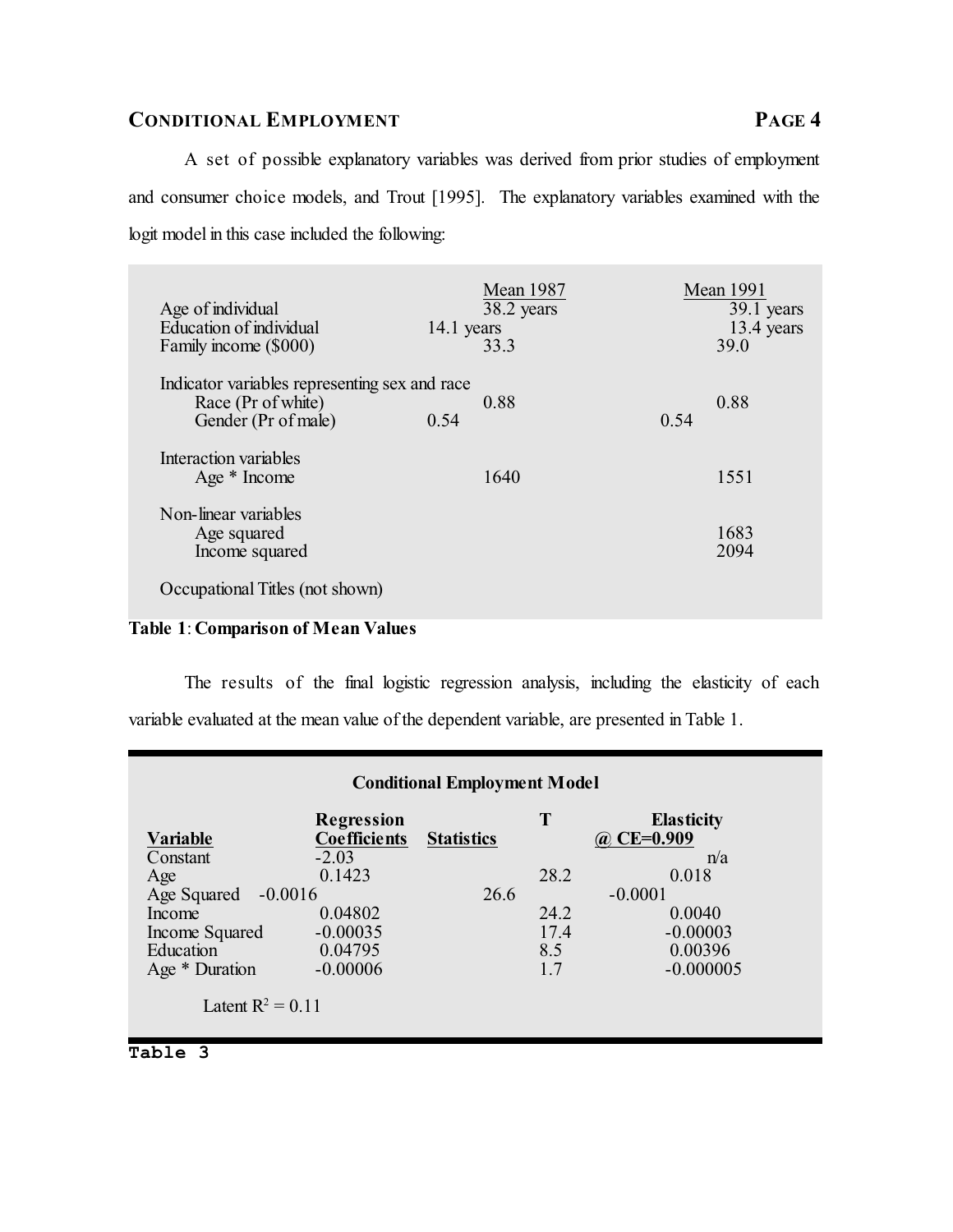All of the variables in the final logistic model were significant at the 5 percent level of statistical significance, using a one-tailed test, and with the anticipated signs. The coefficient of determination for the model was 0.11, which is reasonably good for a model with a binary dependent variable having a mean value of 0.91.

The regression coefficients shown in Table 1 are used to predict the probability that an employee of a given age, income, education and years of duration will be working one year hence. The probability for each future year of employment can be estimated using the equation. Note that the probabilities will change as age, income and duration change. The relative change can be determined by using the elasticities reported in Table I. The elasticity represents the change in probability resulting from a one unit change in the independent variable, evaluated at a probability of 0.91. The probability of employment at any point in time  $(P_t)$  is computed by solving Equations 3 and 4, using the coefficients presented in Table 1, and the values for the explanatory variables [i.e., age, income, education and duration] relating to any specific employee.

The conditional probability of being employed by the same employer at the end of any future year  $[CP_t]$  is the conditional probability of being employed at the beginning of the year  $[CP_{t-1}]$ , multiplied by the probability of remaining employed [with the same employer] during the year  $[P_t]$ . The conditional probability for any year is therefore:



Assume, for example, that an employed worker is 40 years of age, with 12 years of education, 6 years of tenure, and earns \$25,000 per year. Figure 1 presents a graph of both the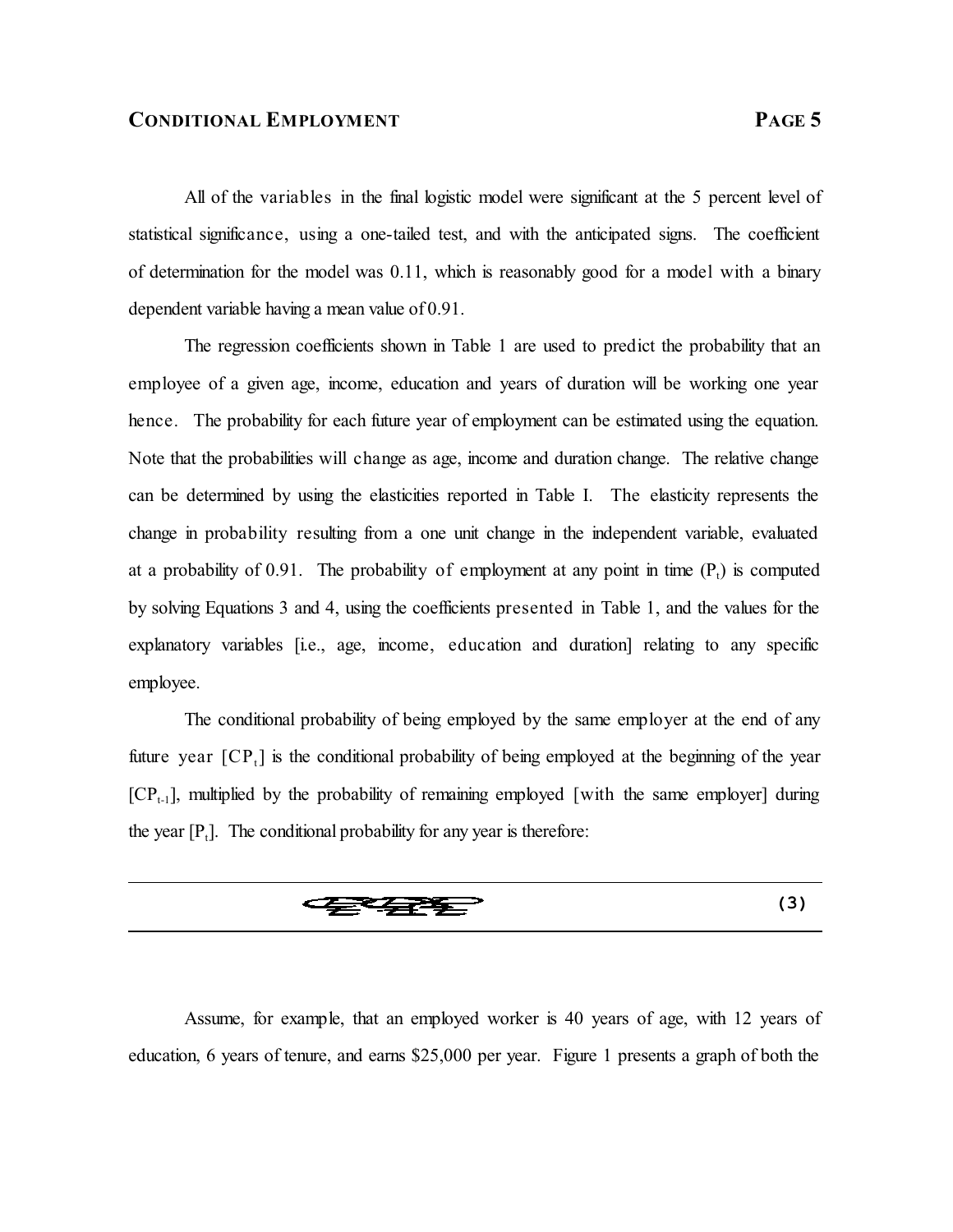annual probabilities of employment  $[P_t]$ , and the cumulative probabilities, which are referred to as the conditional probabilities,  $[CP_t]$ .

Figure 1 indicates that the annual probabilities hover around 0.9, but the conditional probabilities decline to less than 0.4 over the remaining expected worklife of the individual. It should be noted that the conditional probabilities should be applied to the remaining expected



#### **Figure 1**

worklife as determined by actuarial worklife tables, such as those prepared by the BLS.<sup>6</sup> This is because the job turnover rates from the CPS do not include retirement, death, or permanent disability.

<sup>6</sup> See, *Worklife Estimates Effects of Race and Education*, Bureau of Labor Statistics, Bulletin 2254, February 1986.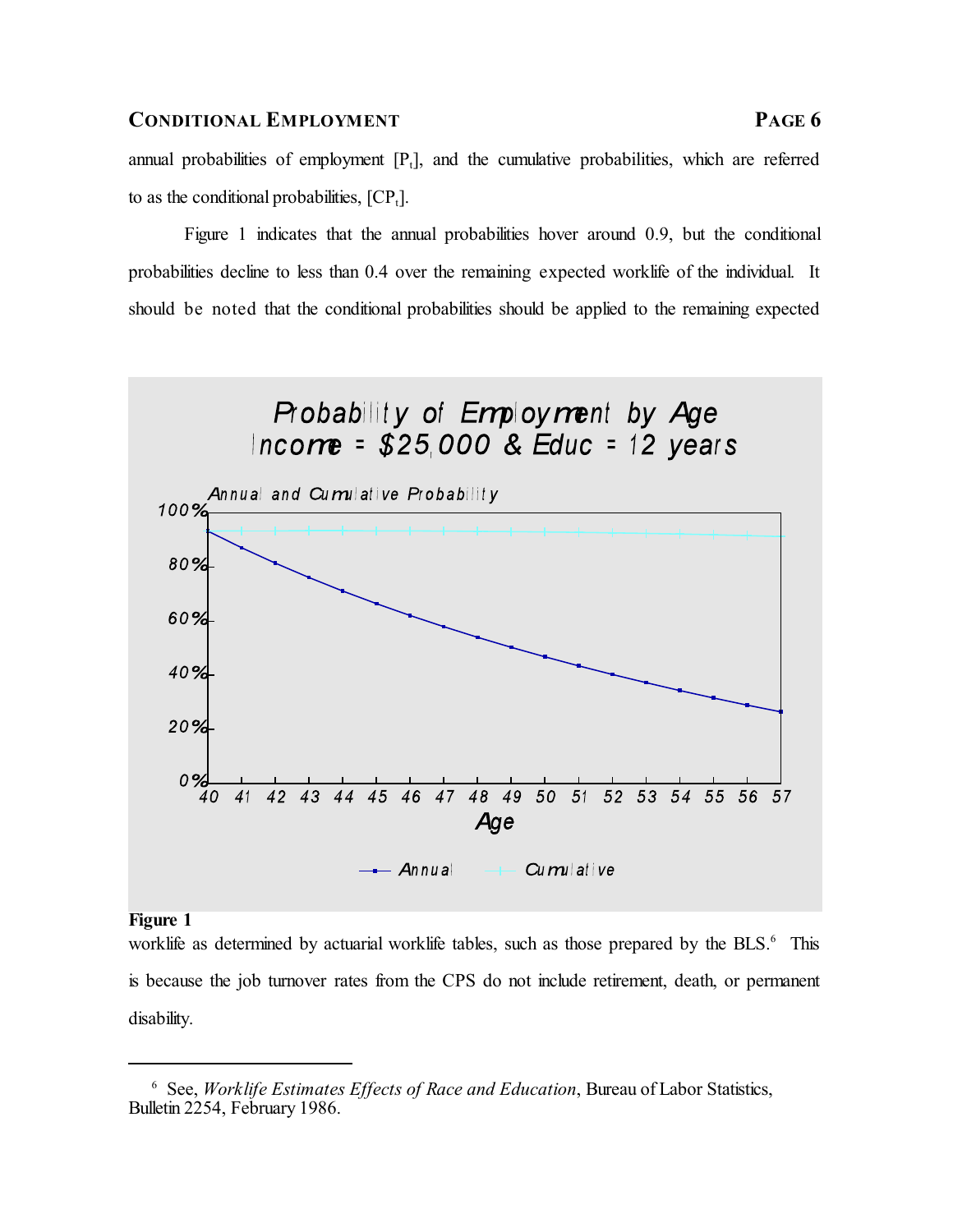model was extended to include different occupations as additional explanatory variables.<sup>7</sup> This extension of the model presented additional unexpected analytic work because some of the sample respondents failed to report any occupation. Normally if the number of non-respondents is small, or not biased in any particular way, the non-respondents can be eliminated from the study. In this case the non-respondents could not be eliminated without some adjustment, both because there were too many, and because of the observed bias in doing so.<sup>8</sup>

Of the total sample of 63,163 employees, those working in 1986 but not in 1987 numbered 5,737. About one-half of those individuals [2,572] failed to report any information about their industry or occupation, while the remainder [3,165] did report occupational information. If the non-respondents in reporting occupation are ignored, then the average value for the dependent variable would increase from about 0.91 to about 0.95, which has the effect of nearly halving the proportion of those without work at year end. This change in the dependent variable would seriously bias any model used to predict future employment by overestimating the probability of future employment with the same employer.

Since about one-half of those individuals without work at year end were nonrespondents, the solution selected was to use a weighted logistic regression, with the individuals who were unemployed at year end having a weight of 2, while all others had a weight of 1. In this way the average value of the dependent variable remained at about 0.91. The predictive characteristics of the weighted model, when occupation was eliminated, was nearly identical to

<sup>&</sup>lt;sup>7</sup> Each employee was classified as being in one of nearly 1,000 distinct occupations. These occupations were combined into ten general occupation categories.

<sup>&</sup>lt;sup>8</sup> The non-respondents to occupation had a significantly different job turnover rate than did the larger population of respondents.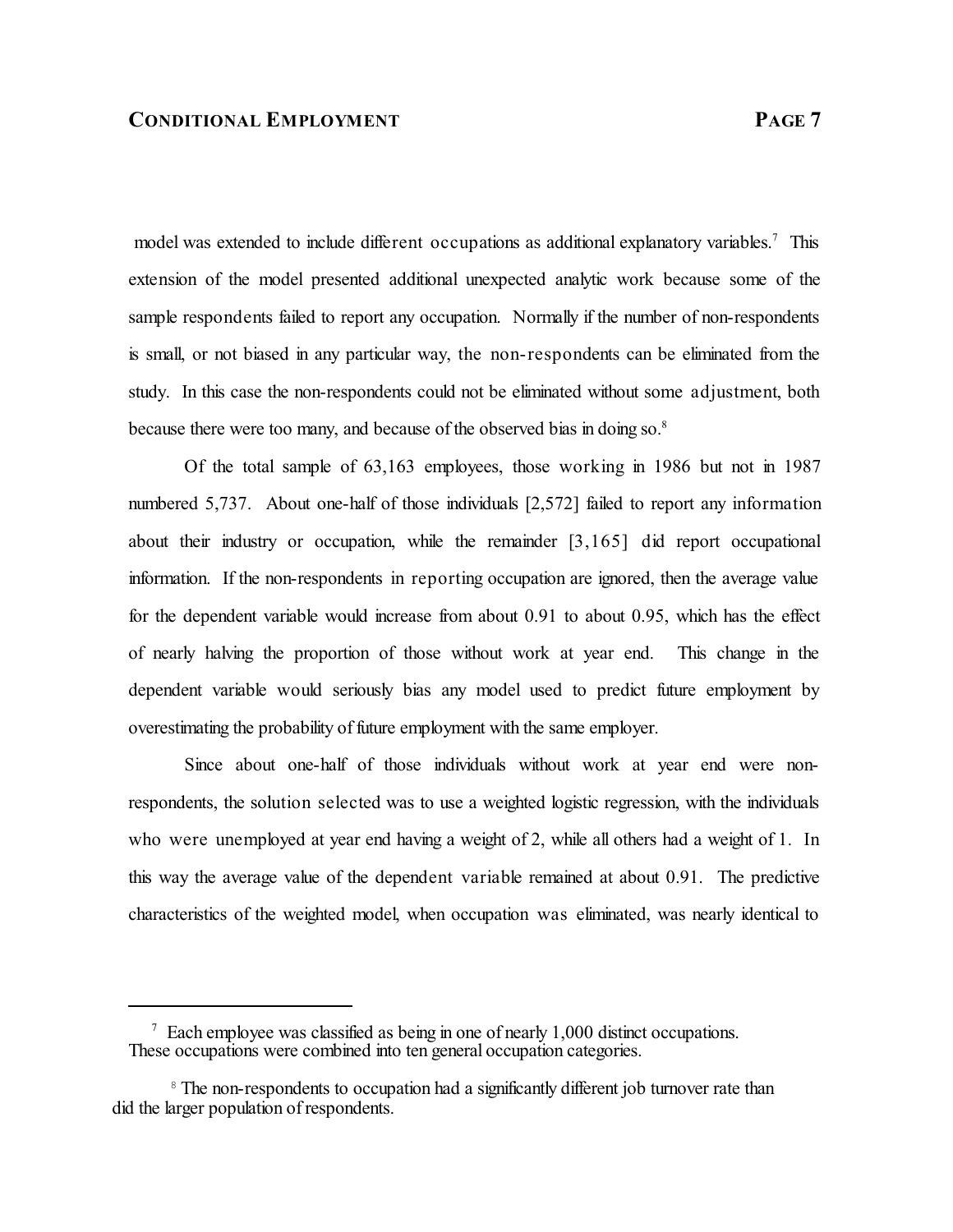the predictive characteristics of the unweighted model with all observations, also excluding occupation.

The results using the occupational specific model, shown in Table 3, are quite similar to the model which excludes specific occupations. Figure 3 shows the conditional probabilities for two specific occupations, using the same assumptions from the previous example. The graph indicates that the likelihood of a typical salesperson continuing his or her employment with the same employer is lower than that for a typical manager.



**Figure 3**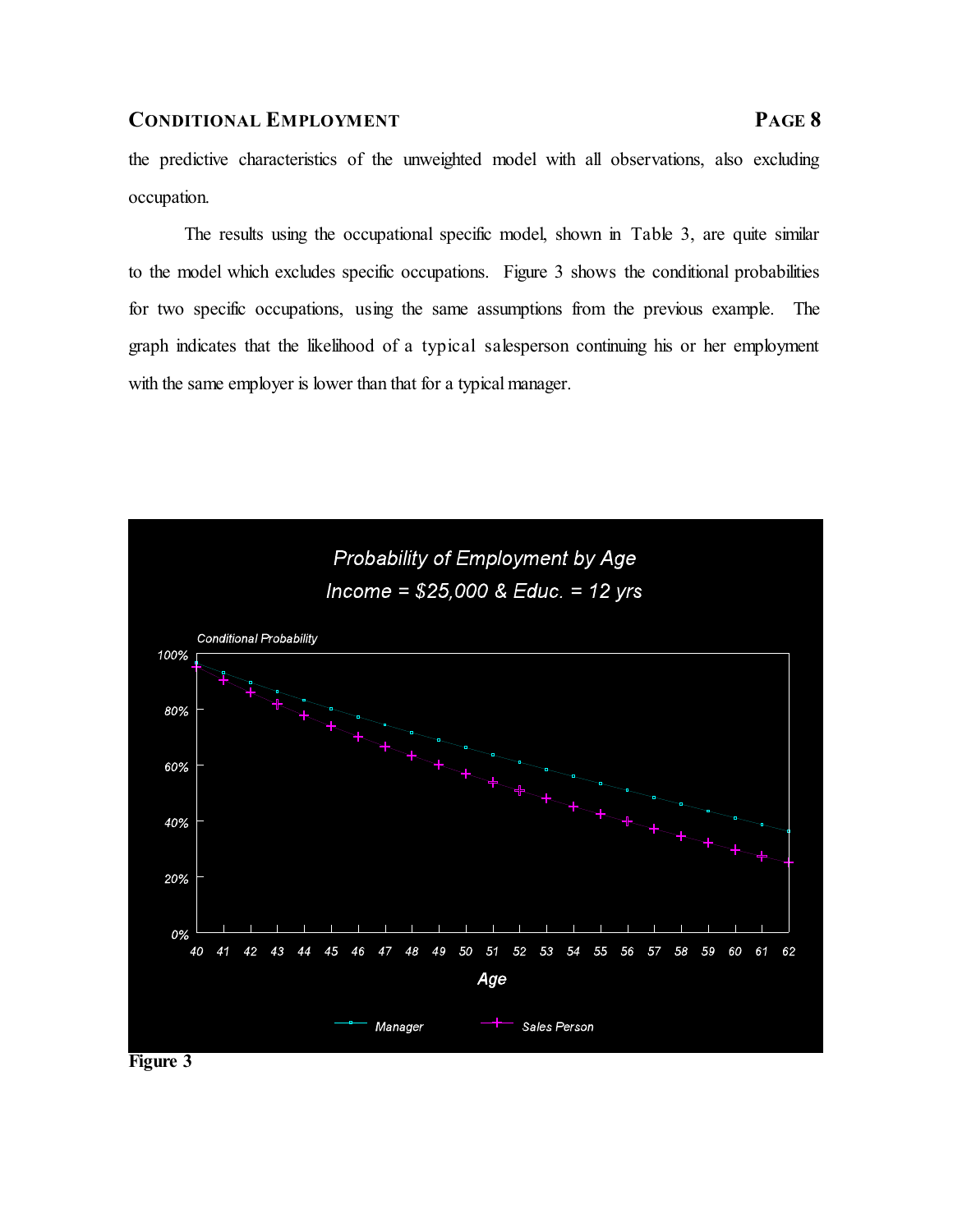# **Summary:**

A significant unknown factor in determining economic losses to a wrongfully terminated employee, or a victim of certain types of employment discrimination, is the length of time the employee would likely have worked for the defendant employer, absent the termination. The conditional employment model described herein is a useful model the forensic economist can use to estimate the length of time the defendant should be responsible for plaintiff's losses. Using this model removes some of the subjectivity of arbitrarily selecting some number of future years of continued employment, or blindly assuming the employee would have continued working for the employer until retirement. The model, therefore, substitutes probabilities based on a very large sample of workers for subjective assessments made by an economist, an attorney, or the plaintiff.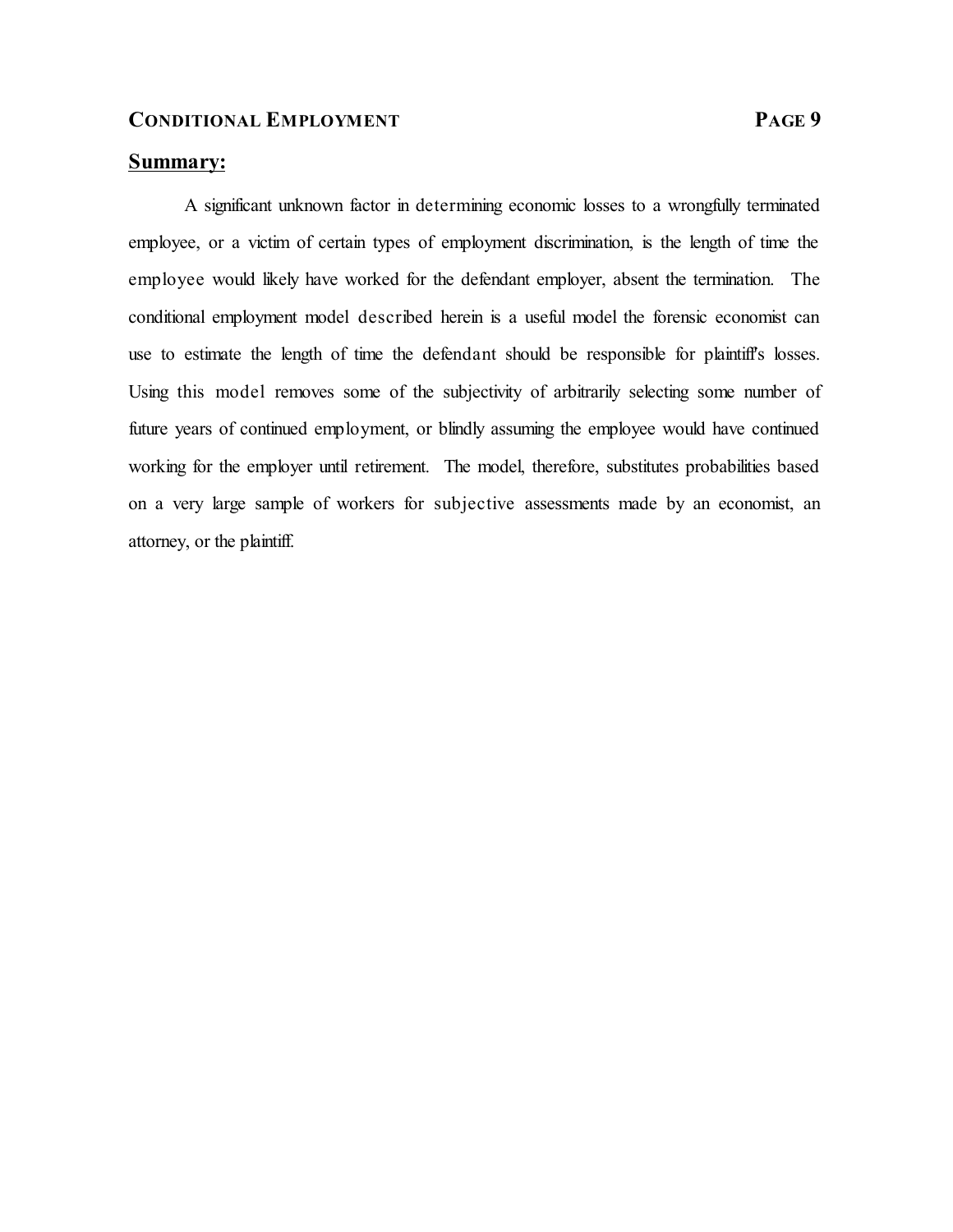|                                                              | <b>Variable</b>       |            | Coefficient | <b>T-Statistic</b> |        |  |  |
|--------------------------------------------------------------|-----------------------|------------|-------------|--------------------|--------|--|--|
|                                                              | Constant              |            | $-1.348$    |                    | 10.16  |  |  |
|                                                              | Age                   |            | 0.08602     |                    | 16.0   |  |  |
|                                                              | Age <sup>2</sup>      | $-0.00081$ |             | 12.2               |        |  |  |
|                                                              | <b>Income</b>         |            | 0.05625     |                    | 29.0   |  |  |
|                                                              | Income <sup>2</sup>   |            | $-0.00042$  |                    | 20.9   |  |  |
|                                                              | <b>Education</b>      |            | 0.02112     |                    | 3.4    |  |  |
|                                                              | <b>Age * Duration</b> |            | $-0.00006$  |                    | 1.5    |  |  |
|                                                              | <b>Manager</b>        |            | 0.61930     |                    | 9.9    |  |  |
|                                                              | Professional          |            | 0.72450     |                    | 11.0   |  |  |
|                                                              | <b>Technical</b>      |            | 0.65080     |                    | 6.3    |  |  |
|                                                              | <b>Sales</b>          | 0.29950    |             | 5.9                |        |  |  |
|                                                              | Administrative        |            | 0.48000     |                    | 9.8    |  |  |
|                                                              | <b>Service</b>        |            | 0.26170     |                    | 5.8    |  |  |
|                                                              | Mechanic/Repair       |            | 0.18820     |                    | 4.0    |  |  |
|                                                              | <b>Handler</b>        |            | $-0.23860$  |                    | $-4.1$ |  |  |
|                                                              |                       |            |             |                    |        |  |  |
| Latent $R^2 = 0.14$                                          |                       |            |             |                    |        |  |  |
| Probability <sub>t</sub> = $(e^{\hat{Y}} / 1 + e^{\hat{Y}})$ |                       |            |             |                    |        |  |  |

**TABLE 4**